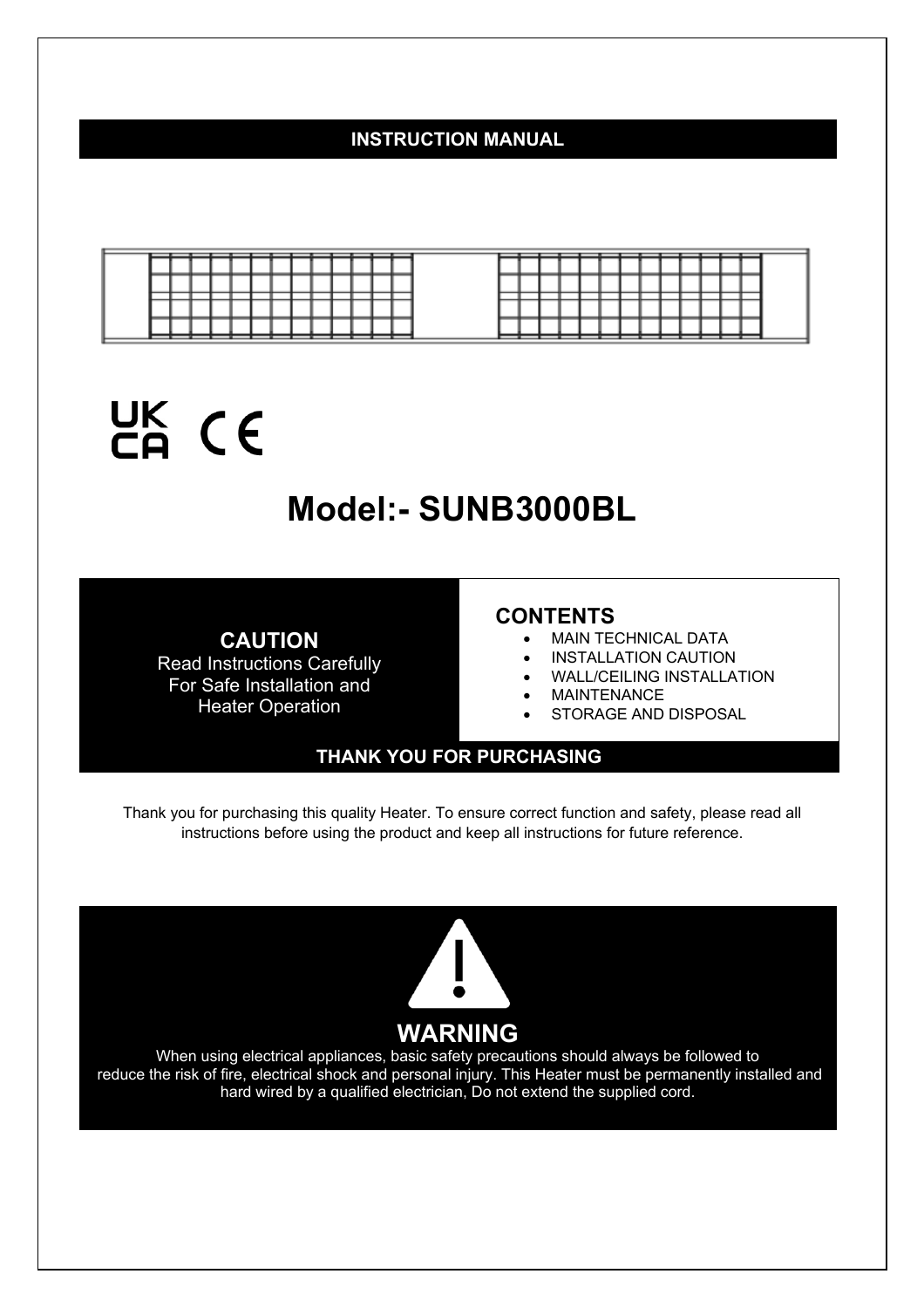# **MAIN TECHNICAL DATA**

|                            | <b>SUNB3000BL</b>                                       |
|----------------------------|---------------------------------------------------------|
| <b>IP Rating:</b>          | <b>IP54</b>                                             |
| <b>Rated Voltage:</b>      | $220 - 240V \sim 50Hz$                                  |
| <b>Heater Power Input:</b> | 3000W                                                   |
| <b>Dimensions:</b>         | -935.0-<br>$\circ$<br>$\circ$<br>$\overline{D}$<br>85.5 |
| Weight:                    | 4.2 kg                                                  |

# **BEFORE INSTALLATION CAUTION**



The infrared heater is designed for safe operation. Nevertheless, installation, maintenance and operation of the heater can be dangerous. Observing the following procedures will reduce the risk of fire, electric shock, injury to

persons and keep installation time to a minimum. Save these instructions for future use.

#### **THESE INSTRUCTIONS SHOULD BE READ CAREFULLY AND RETAINED FOR FUTURE REFERENCE.**

We cannot be liable for any damages caused by failure to observe these instructions.

# **IMPORTANT:**

- 1. Read all instructions before using this heater.
- 2. Remove the unit from its packaging and check to make sure it is in good condition before using.
- 3. Do not let children play with packaging.
- 4. Check the household voltage to ensure it matches the heater's rated specification.
- 5. Check the power cord carefully before using to ensure there is no damage. **DO NOT EXTEND.**
- 6. Before working on the electrics, be sure to turn off the power. When energising the unit, be sure your hands are dry to prevent electric shock.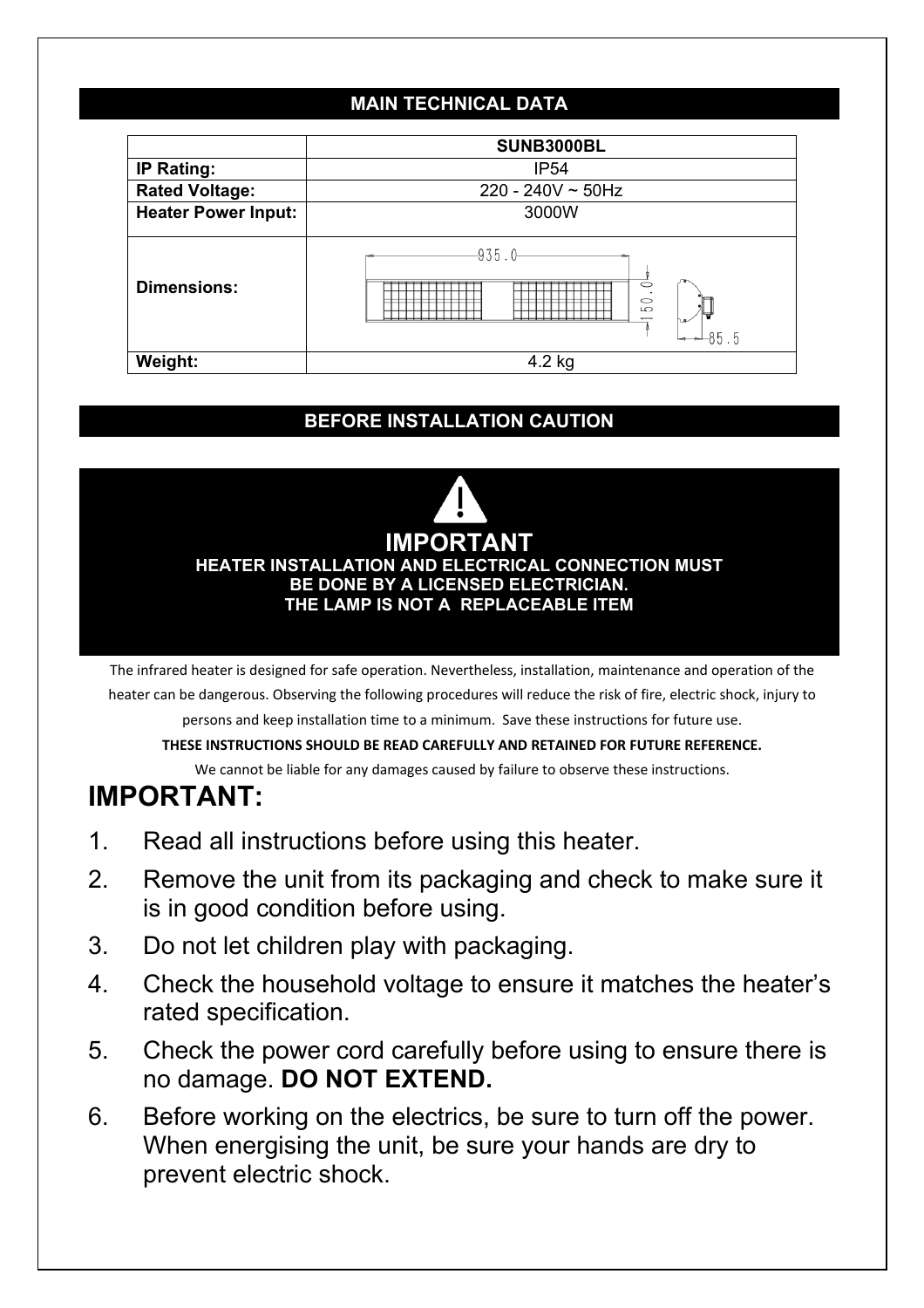- 7. This heater is hot when in use. To avoid burns, do not let bare skin touch hot surfaces. Keep combustible materials, such as furniture, pillows, bedding, papers, clothes, and curtains at least 3 feet (1 m) from the front of the heater and keep them away from the sides and rear.
- 8. Do not use near or in the immediate vicinity of a bath or swimming pool or any wet areas.
- 9. To protect against electric shock, do not immerse cord in water or any other liquids.
- 10. Do not insert or allow foreign objects to enter any ventilation openings, as this may cause an electric shock, fire or damage to the heater.
- 11. Disconnect the heater when not in use, if applicable.
- 12. Connect to properly grounded outlets only.
- 13. Always Permanently Hard wire the heater using appropriate rigid metallic, flexible or liquid tight conduit suitable for an IP54 rated installation. Never extend the supplied cord.
- 14. Do not allow cord to overhang the counter top where it can be easily pulled by children.
- 15. Do not put fingers or foreign objects into the grille while in operation.
- 16. Do not leave the appliance unattended when in use.
- 17. No liability can be accepted for any damage caused by noncompliance with these instructions or any other improper use or mishandling.
- 18. This appliance is not intended for use by persons (including children) with reduced physical, sensory or mental capabilities or lack of experience and knowledge unless they have been given supervision or instruction concerning the use of the appliance by a person responsible for their safety. Children and vulnerable people should be supervised to ensure they do not play with the appliance.
- 19. Use this heater only as described in this manual. Any other use not recommended by the manufacturer may cause fire, electric shock, or injury to persons.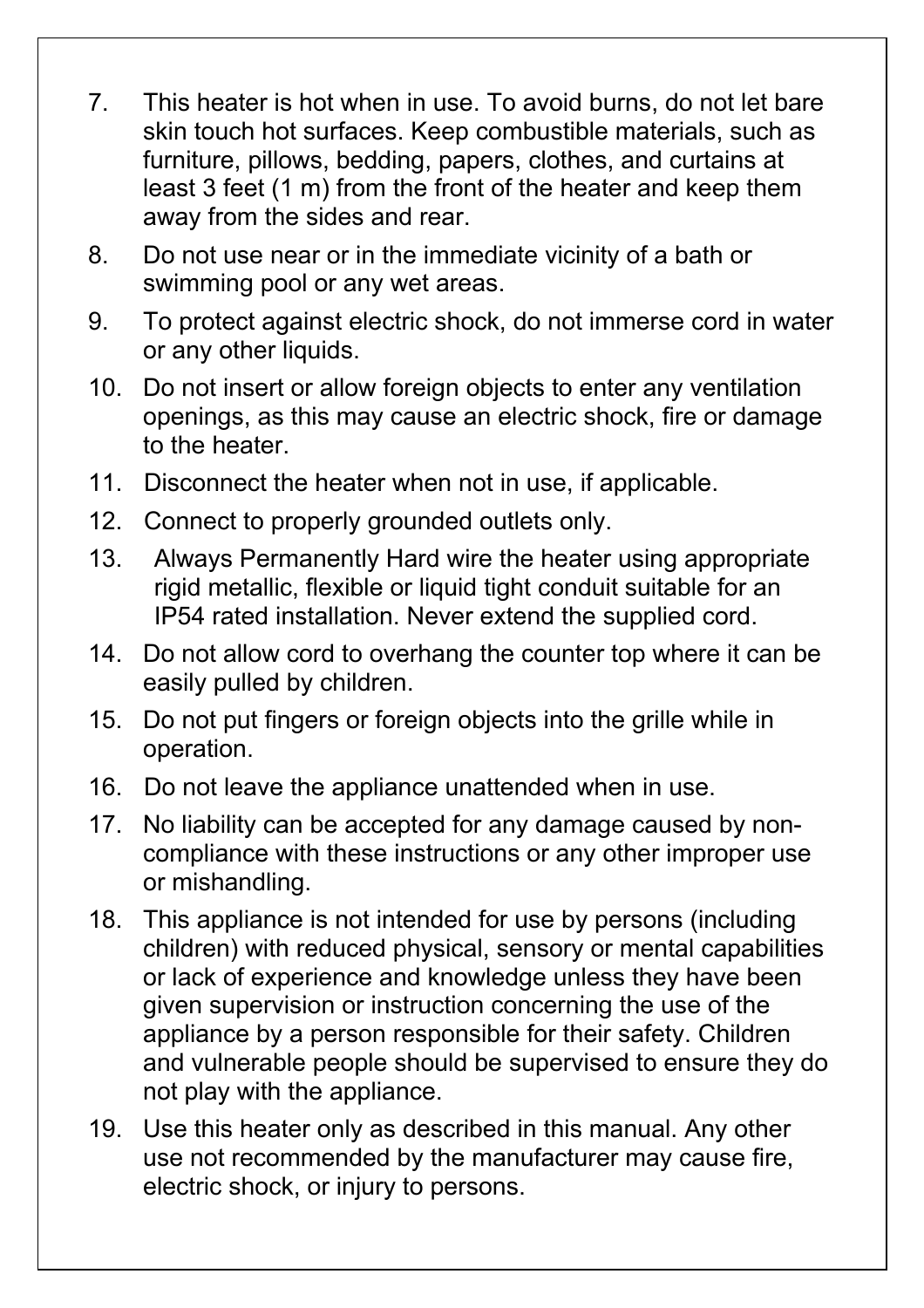- 20. Do not operate any heater with a damaged cord or after the heater malfunctions, has been dropped or damaged in any manner. Disconnect power at service panel and have heater inspected by a reputable electrician before reusing. If the supply cord is damaged in any way, it must be replaced by the manufacturer or its service agent or a similarly qualified person in order to avoid a hazard.
- 21. Do not run cord under carpet. Do not cover cord with throw rugs, runners, or similar coverings. Do not route cord under furniture or appliances. Arrange cord away from traffic area and where it will not be tripped over.
- 22. To disconnect heater, turn controls to off, then disconnect from the supply.
- 23. To prevent overheating of this appliance, keep the air inlets and outlets clean and free of anything that may cause blockage. Check all inlets and outlets from time to time to ensure it is clear of any dirt or dust accumulation. DO NOT COVER.
- 24. Do not use it in areas where gasoline, paint, or flammable liquids are used or stored.
- 25. Parts of the heater may exceed 200 $\degree$ C, contact with the heating tube, reflector, or metal parts near the heating tube, may cause severe burns. To avoid burns, do not let bare skin touch hot surfaces.
- 26. NEVER place hands under the heating elements. ALWAYS allow heating element to cool at least 10 minutes before touching the heating tube or adjacent parts.
- 27. This product contains recyclable materials. Do not dispose this product as unsorted municipal waste. Please contact your local municipality for the nearest collection point.
- 28. The fireguard of this heater is intended to prevent direct access to heating elements and must be in place when the heater is in use.
- 29. The heater guard does not give full protection for young children and infirm persons.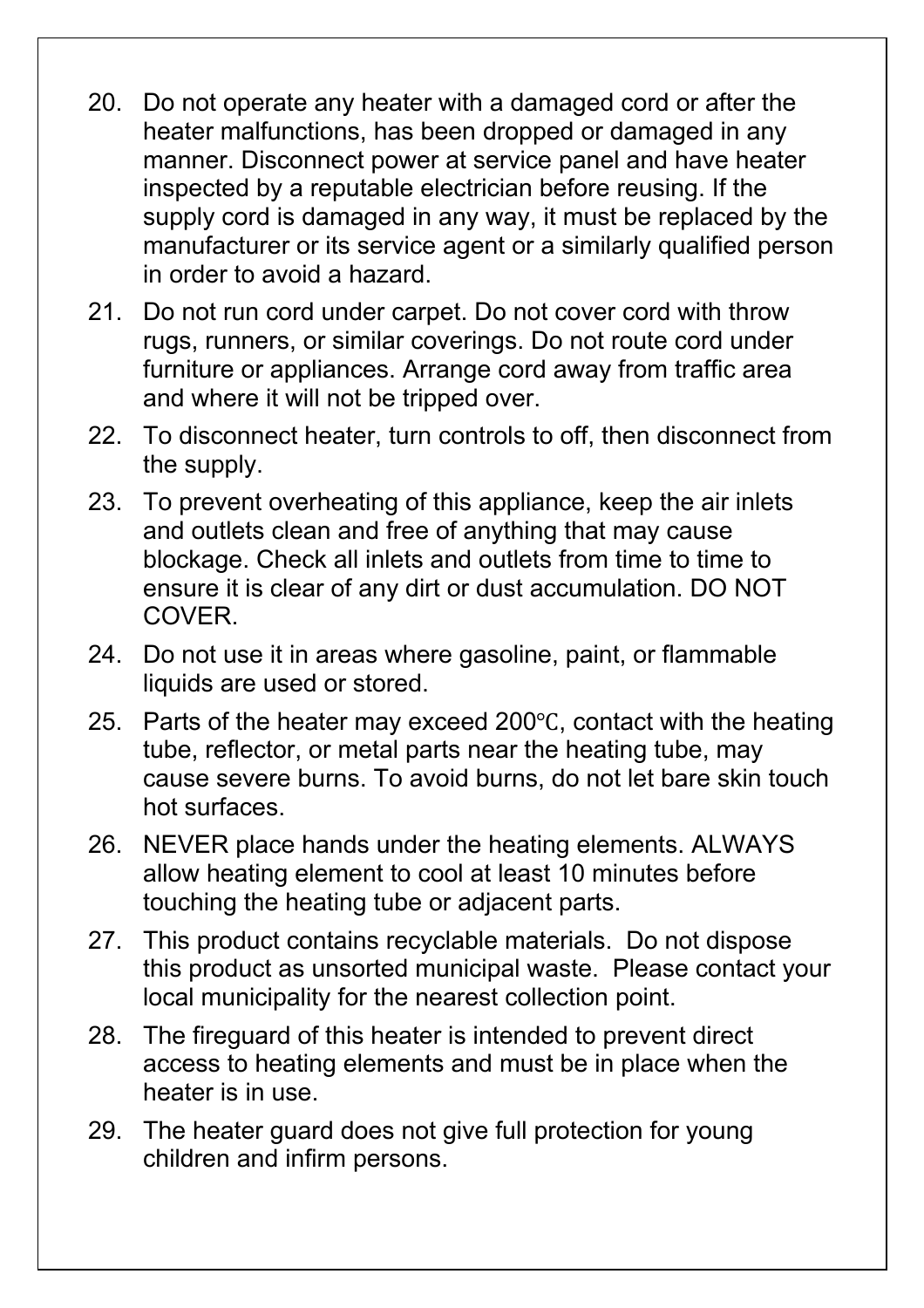

BEFORE INSTALLING THE HEATER, MAKE SURE YOU HAVE TURNED OFF THE MAIN ELECTRICITY SUPPLY. DO NOT TURN IT BACK ON UNTIL THE HEATER IS FULLY INSTALLED AND READY TO USE.

ALL ELECTRICAL WORK MUST BE CARRIED OUT BY A LICENSED ELECTRICIAN IN ACCORDANCE WITH THE LATEST WIRING REGULATIONS

### **INSTALLATION**

A wall mounting brackets provided with the heater which has been specifically designed to allow this product to be fitted to a ceiling or wall. Before drilling, ensure the wall or ceiling are solid and that there are no hidden water pipes or electric wires. The heater must be installed no less than **0.5m from side walls** and no less than **1.8m off the floor**.

**ATTENTION!** The appliance must be installed on a solid surface like concrete, wood or metal etc.

**Important:** Ensure that the supply cables are well mounted and that they do not come into contact with the reflector of the heater or that it does not trail into heated areas. The supply cable can be fixed to the metal mounting bracket behind the heater with plastic zip ties. Installation Accessories :



| 1 | <b>Bracket</b> | L shape   | 4PCS |
|---|----------------|-----------|------|
| 2 | screw          | M6mm*60mm | 4PCS |
| 3 | screw          | M5mm*10mm | 4PCS |
| 4 | nut            | M6mm      | 2PCS |
| 5 | gasket         | Ø6mm*1mm  | 2PCS |
| 6 | screw          | M6mm*12mm | 2PCS |



- 1. This heater must be permanently installed and hard wired by a qualified electrician. **DO NOT EXTEND THE CORD PROVIDED OR USE EXTENSION LEADS.**
- 2. Always disconnect the heater from the electricity supply and allow it to cool before installation.
- 3. For ceiling mounting, the lowest part of the heater must be located at or above a minimum height of 1.8m from ground level, so that the heater cannot be touched when in operation.
- 4. For ceiling mounting, there must be a 1.8m distance from your appliance to the ground.
- 5. When installed to the ceiling, there must be a distance of 0.5m between corners and the appliance.
- 6. The distance of your appliance from any objects or persons is to be min 1m.
- 7. The distance from the front side of the heater to materials such as wood, cloth etc., must be min 1m.
- 8. When mounting to a ceiling, do not position the heater at an angle more than 90 degrees.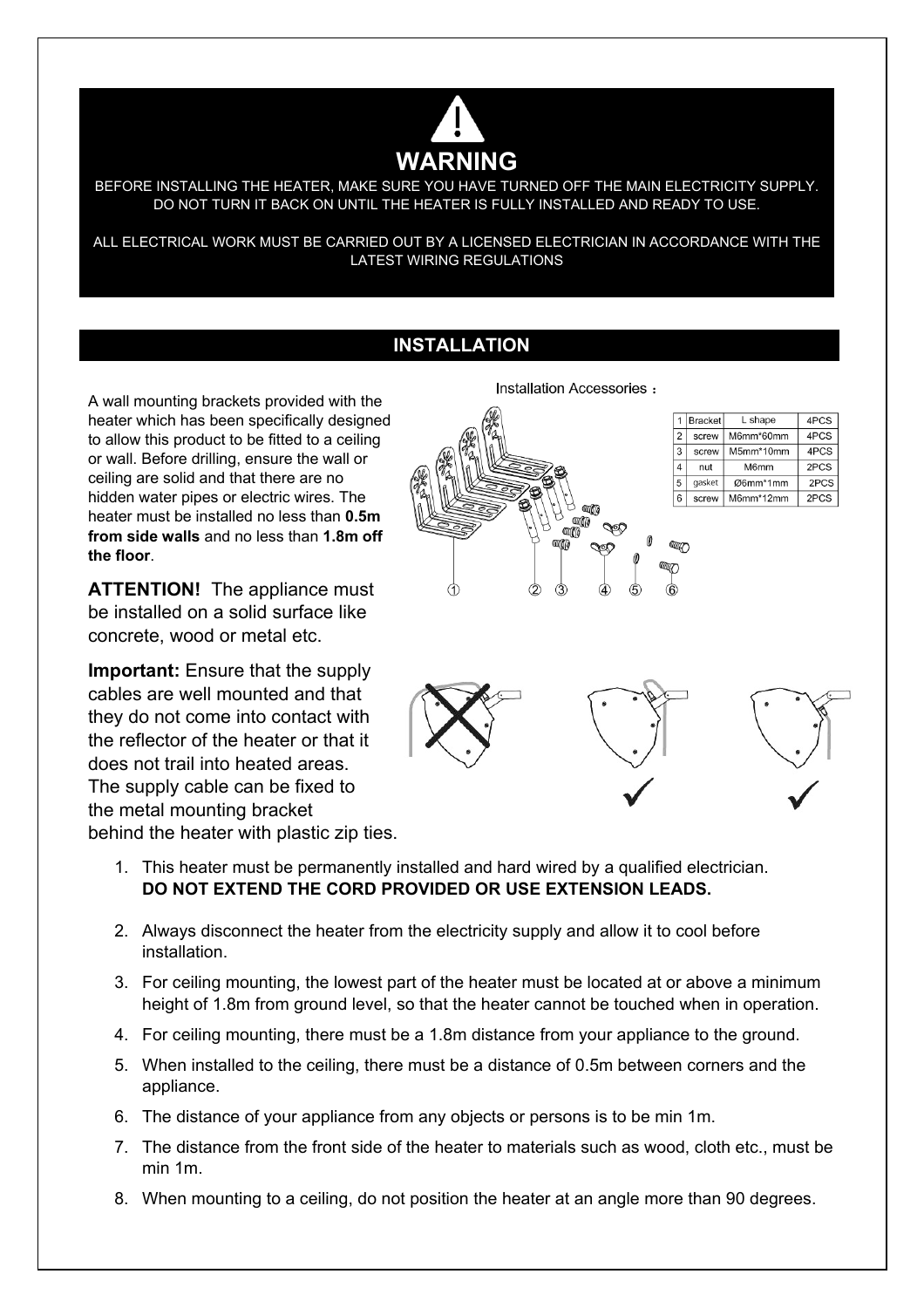- 9. The supply cable must be at the lower end of the heater if it is installed at an angle.
- 10. Keep the supply cord away from the body of the heater as it will get hot during use.
- 11. Do not install the heater on a flammable surface.
- 12. Observe the minimum safe distance between the heater body and the flammable surfaces when mounted.
- 13. The heater should always have a minimum clearance of 0.5m from a ceiling and adjacent wall.
- 14. If the heater is to be used outside, The installing electrician will need to provide the appropriate rigid metallic, flexible or liquid tight conduit suitable to maintain an IP54 **installation**
- 15. Before drilling ensure that there are no wires or water pipes in the area where the heater is to be installed.
- 16. The heater must be installed on the mounting brackets provided.
- 17. Fasten the brackets securely to the mounting surface and the backside of the heater using the nuts and screws supplied.
- 18. Fasten the heater securely on the brackets using the nuts and bolts supplied.
- 19. The brackets can be used to adjust the direction of the heater, adjust the heater angle by loosening the two bolts on the wall mounting bracket, and tighten the bolts again when the desired angle is reached.
- 20. For bathrooms installation/s the heater is to be installed so that switches and other controls cannot be touched by a person in the bath or shower.

#### **WIRING THE HEATER**

All wiring to be in accordance with the current I.E.E. Regulations, or the appropriate standards of your country and MUST be installed by a suitably qualified Electrician. The heater should be provided with a local isolator switch capable of disconnecting all poles, having a contact separation of at least 3mm.



**WARNING:** THE HEATER AND ANCILLARY CONTROL EQUIPMENT MUST BE ISOLATED FROM THE POWER SUPPLY DURING THE INSTALLATION / OR MAINTENANCE.

#### **IMPORTANT:-** THIS HEATER MUST BE EARTHED

**Connecting the power supply cable to the mains (220V-240V ~ AC)**  *220 V-240 V~ +10 % -10 % 50Hz Single phase power supply. Connect the power supply cable to the mains as follows: - Neutral (N) = Blue wire – Live (L)= Brown wire – Earth(*  $\oplus$ *) = Green and yellow wire.* 

**The wires must be connected** in a suitable electrical connection box for the installation and must comply with the applicable standards. **DO NOT EXTEND CORD.**

#### **FUNCTION & OPERATION**

1. PRESS the power button on the right hand side of the heater ON. The heater will turn ON

2. PRESS the power button on the right hand side of the heater OFF. The heater will turn OFF.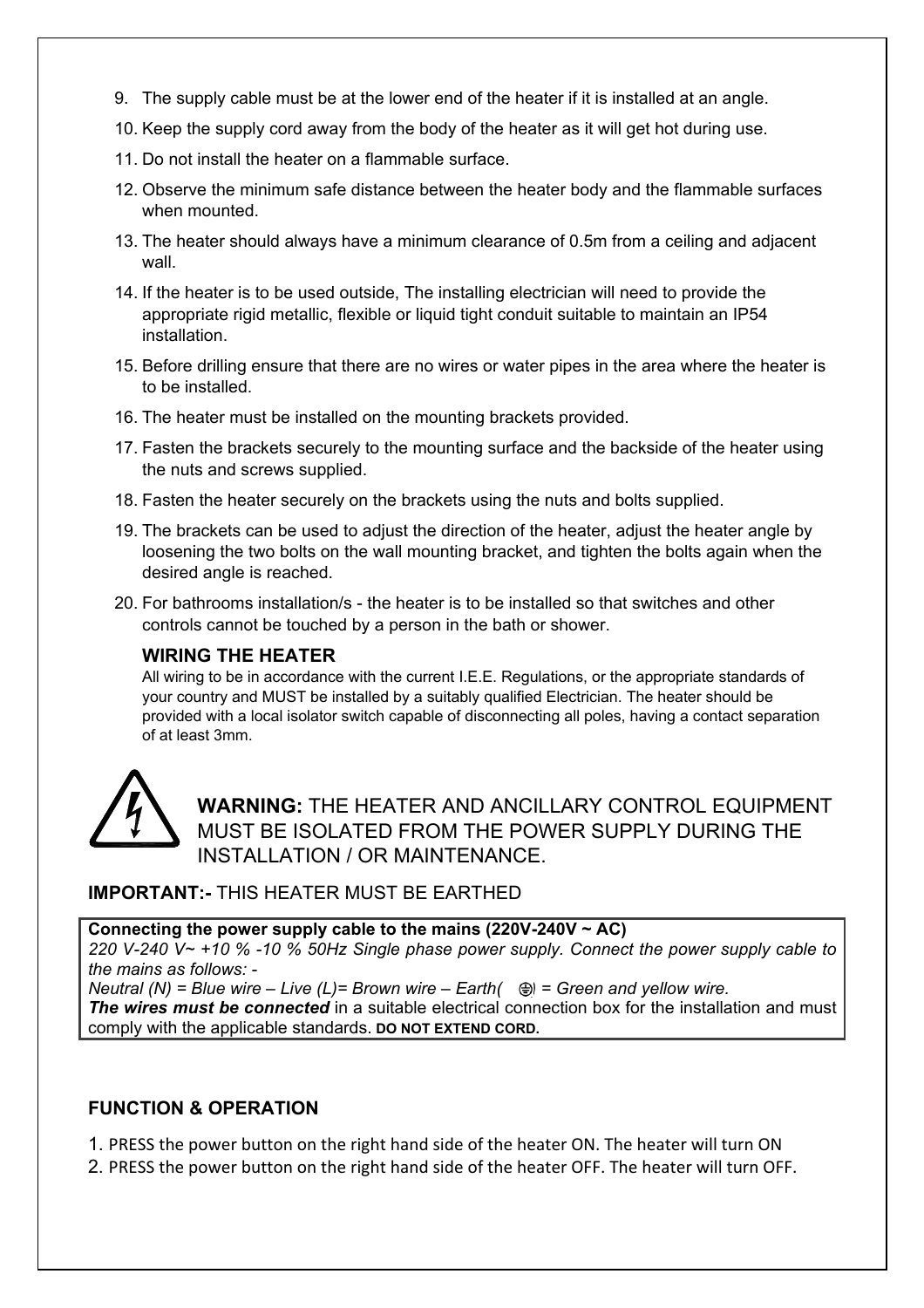

# **MAINTENANCE CAUTIONS**



BEFORE REPAIRING THE HEATER, MAKE SURE YOU HAVE TURNED OFF THE MAIN ELECTRICITY SUPPLY.

#### **Caution:**

When the appliance is not operated for a long period of time, cleaning or maintenance is conducted or when the location of the heater is changed, the heater should be turned to OFF and disconnect from the electrical supply. Periodic inspection and removal of dirt and contaminants will ensure that equipment can be operated safely.

- 1. Make sure the heater is always switched off before cleaning.
- 2. Check the Reflector and IR-Filament for dirt, dust or contaminants at least once a month. If necessary, apply cleaning and maintenance process.
- 3. The number of checks may be increased considering the amount of the dust in the environment.
- 4. Check the deformation of the Reflector, Wire and Frame visually while cleaning the appliance. In case of deformation, consult your technical service.
- 5. Check the Power Cord and installation visually while cleaning the appliance. In case of deformation, consult your technical service.
- 6. Never install the heater under extreme hot environments.